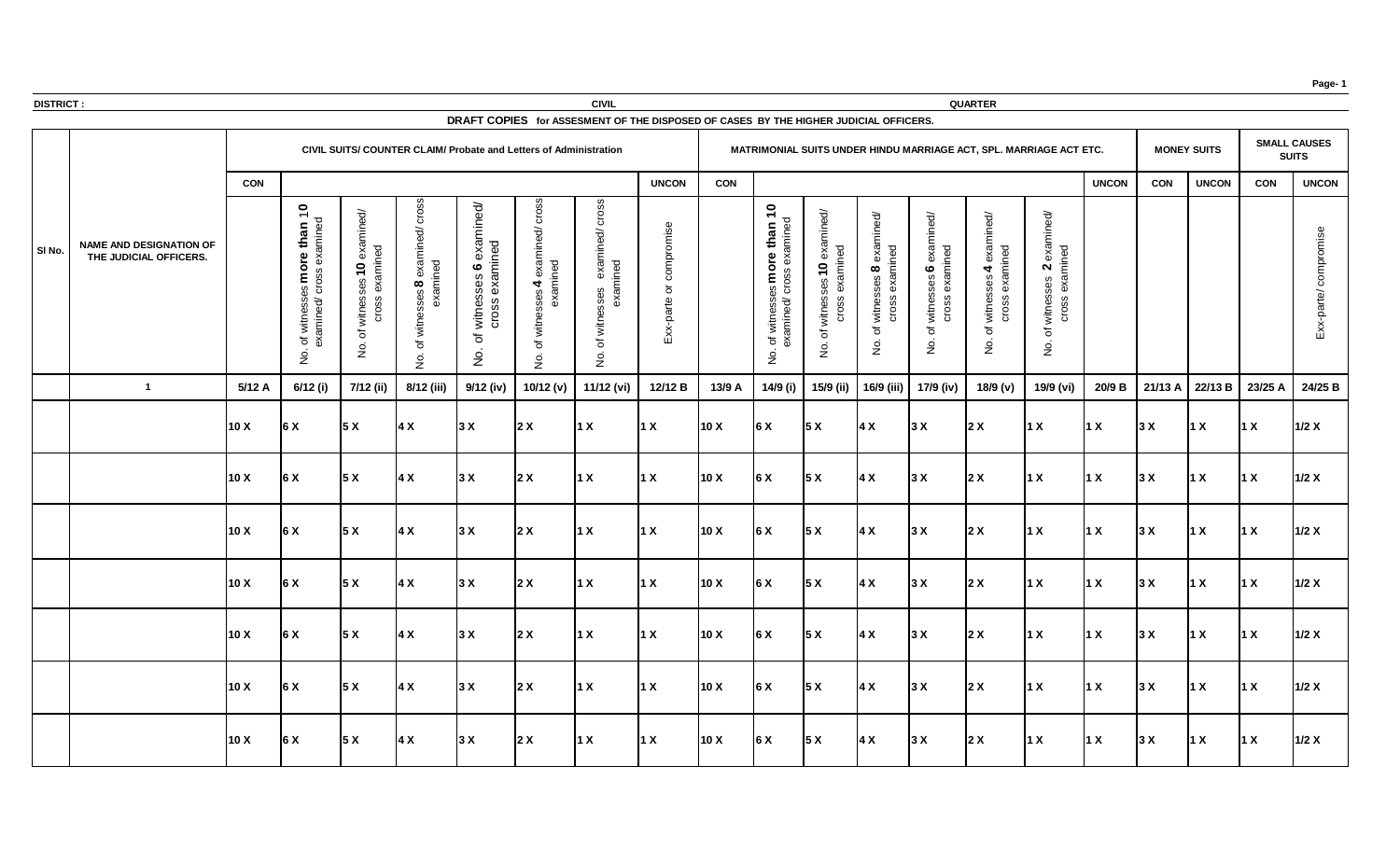|  | 10 X | $\overline{6}$ X | 5X | $\overline{ }$<br>14 A | 3 X | 2 X | $\vert$ 1 X | $\vert$ 1 X | 10X | 6X | IF V<br>$\overline{S}$ | $\vert 4 \times$ | 3 X | 2X | $\vert$ 1 X | $\vert$ 1 X | 3 X | 14 V | 14 V<br>$\blacksquare$ | 1/2 X |
|--|------|------------------|----|------------------------|-----|-----|-------------|-------------|-----|----|------------------------|------------------|-----|----|-------------|-------------|-----|------|------------------------|-------|
|  |      |                  |    |                        |     |     |             |             |     |    |                        |                  |     |    |             |             |     |      |                        |       |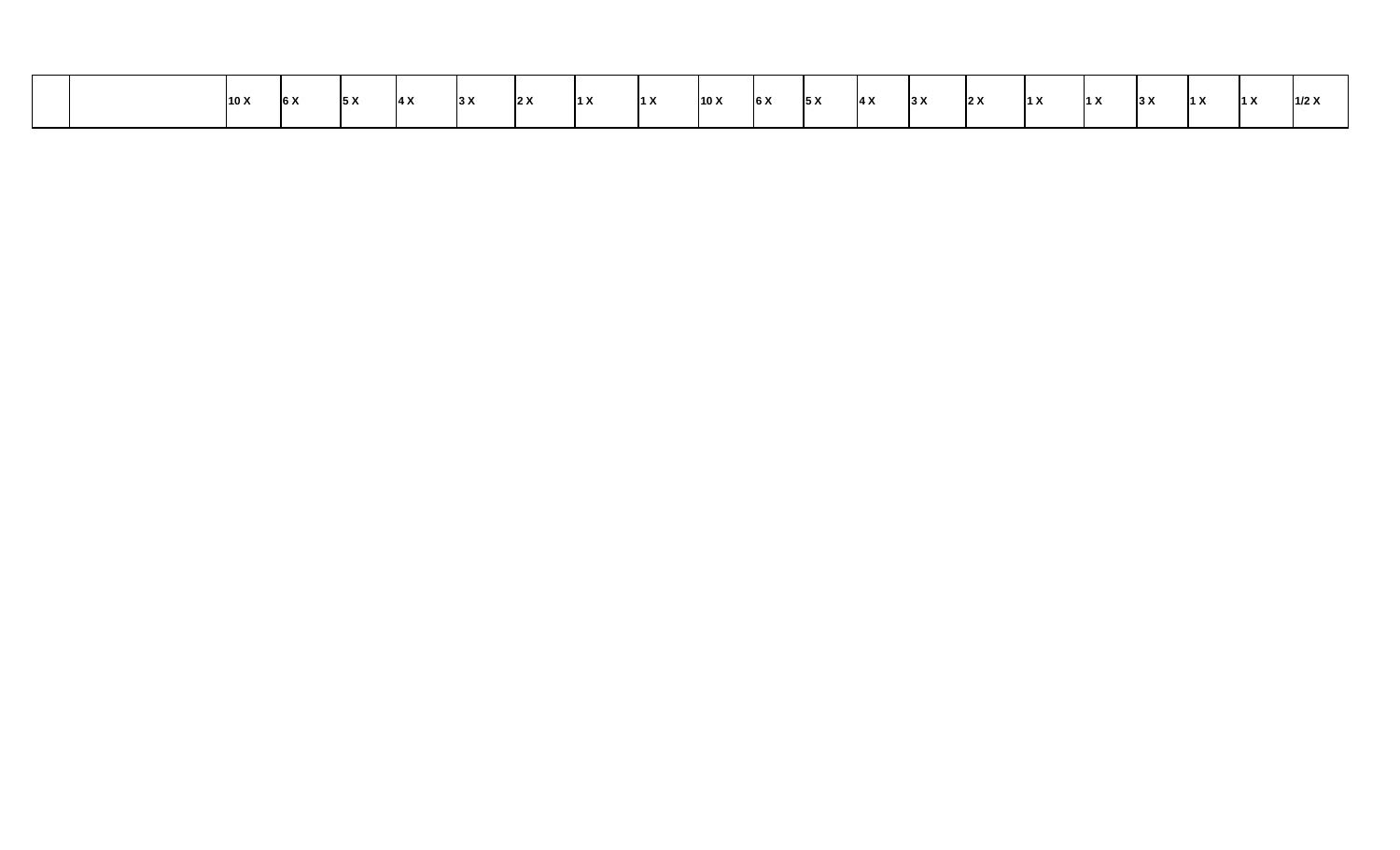

| <b>DISTRICT:</b> |                       |                              |                                   |                                             |            |                                     |                                                                          |                         | <b>CIVIL</b>      |                                                                                |                               |                                                                                   |                                                                                                  |                                                                                                                | <b>QUARTER</b>                          |                            |                                    |                                                              |                                                                           |
|------------------|-----------------------|------------------------------|-----------------------------------|---------------------------------------------|------------|-------------------------------------|--------------------------------------------------------------------------|-------------------------|-------------------|--------------------------------------------------------------------------------|-------------------------------|-----------------------------------------------------------------------------------|--------------------------------------------------------------------------------------------------|----------------------------------------------------------------------------------------------------------------|-----------------------------------------|----------------------------|------------------------------------|--------------------------------------------------------------|---------------------------------------------------------------------------|
|                  |                       | <b>M.A.C. CASES</b>          |                                   | <b>Reference</b><br>U/s. 18 of L.A.<br>Act. |            | Reference u/s.<br>30/30(i) L.A. Act | <b>Civil Misc. Cases</b>                                                 |                         | <b>Courts Act</b> | <b>Civil Misc. Judicial</b><br>Cases u/s. 24 C.P.C. /<br>Sec. 10 of City Civil | <b>Civil</b><br><b>Appeal</b> |                                                                                   | ASSESMENT OF THE DISPOSED OF CASES BY THE HIGHER JUDICIAL OFFICERS.<br><b>Civil Misc. Appeal</b> | <b>Civil Appeal/ Civil</b><br><b>Misc. Appeal</b><br>(e.g.,<br>Uncontested/Ex-<br>parte/<br><b>Compromise)</b> | <b>Civil Review/</b><br><b>Revision</b> | <b>Insolvency</b><br>cases | <b>Election</b><br><b>Petition</b> | <b>Cases relating</b><br>to Succession<br><b>Certificate</b> | Non-conter<br>applicatio<br>Probate<br><b>Success</b><br><b>Certifica</b> |
|                  | (A)                   | (B)                          | (C)                               | <b>CON</b>                                  | <b>CON</b> | <b>UNCON</b>                        | (A)                                                                      | (B)                     | <b>CON</b>        | <b>UNCON</b>                                                                   | <b>CON</b>                    | (A)                                                                               | (B)                                                                                              |                                                                                                                |                                         |                            |                                    |                                                              |                                                                           |
|                  | U/s. 140 M.V.<br>Act. | <b>U/s. 166</b><br>M.V. Act. | U/s. $163 \text{ A}$<br>M.V. Act. |                                             |            |                                     | Misc. cases<br>of original<br>nature<br>where<br>evidence is<br>recorded | Other<br>Misc.<br>cases |                   |                                                                                |                               | <b>Misc. Appeal</b><br>from cases<br>u/s. 104(1),<br>{Order 43r (1)}<br>of C.P.C. | <b>Misc. Appeal</b><br>from other<br>Misc. Judicial<br>cases                                     |                                                                                                                |                                         |                            |                                    |                                                              |                                                                           |
| SI No.           | 25/18 A               | 26/18 B                      | 27/18 C                           | 28/7                                        | 29/8       | 30/8                                | 31/15 A                                                                  | 32/15 B                 | 33/26 A           | 34/26 B                                                                        | 35/2                          | 36/3 A                                                                            | 37/3B                                                                                            | 38/4                                                                                                           | 39/17                                   | 40/19                      | 41/22                              | 42/21                                                        | 43/24                                                                     |
|                  | 1 X                   | 6X                           | 4 X                               | 6 X                                         | 3X         | $\vert$ 1 X                         | 8 X                                                                      | 2X                      | 1.5x              | $1/2$ X                                                                        | 8 X                           | 4 X                                                                               | $\vert 4 \times$                                                                                 | $1/2$ X                                                                                                        | 2X                                      | 2X                         | 3X                                 | 1X                                                           | 1/2 X                                                                     |
|                  | 1 X                   | 6 X                          | 4 X                               | 6X                                          | 3X         | $\vert$ 1 X                         | 8 X                                                                      | $2 \times$              | 1.5x              | $1/2$ X                                                                        | 8 X                           | 4 X                                                                               | $\vert 4 \times$                                                                                 | $1/2$ X                                                                                                        | 2X                                      | $\vert$ 2 X                | 3X                                 | $\vert$ 1 X                                                  | 1/2 X                                                                     |
|                  | 1 X                   | 6X                           | $4 \times$                        | 6 X                                         | 3X         | $\vert$ 1 X                         | $\vert 8 \times$                                                         | 2X                      | 1.5x              | 1/2 X                                                                          | <b>8X</b>                     | $\vert 4 \times$                                                                  | 4 X                                                                                              | 1/2 X                                                                                                          | $\vert$ 2 X                             | 2 X                        | 3 X                                | $\vert$ 1 X                                                  | 1/2 X                                                                     |
|                  | 1 X                   | 6X                           | $\vert 4 \times$                  | 6 X                                         | 3X         | $\vert$ 1 X                         | 8 X                                                                      | $2 \times$              | 1.5x              | $1/2$ X                                                                        | 8 X                           | 4X                                                                                | $\vert 4 \times$                                                                                 | 1/2 X                                                                                                          | $2 \times$                              | 2X                         | 3X                                 | $\vert$ 1 X                                                  | 1/2 X                                                                     |
|                  | 1 X                   | 6 X                          | 4 X                               | 6 X                                         | 3X         | $\vert$ 1 X                         | 8 X                                                                      | 2X                      | 1.5x              | $1/2$ X                                                                        | 8 X                           | 4X                                                                                | 4X                                                                                               | 1/2 X                                                                                                          | 2X                                      | 2X                         | 3X                                 | $\vert$ 1 X                                                  | 1/2 X                                                                     |
|                  | 1 X                   | 6X                           | 4X                                | 6X                                          | 3X         | $\vert$ 1 X                         | 8X                                                                       | 2x                      | 1.5x              | 1/2 X                                                                          | 8X                            | $4 \times$                                                                        | 4X                                                                                               | 1/2 X                                                                                                          | 2x                                      | 2X                         | 3X                                 | $\vert$ 1 X                                                  | 1/2 X                                                                     |
|                  | 1 X                   | 6X                           | 4X                                | 6X                                          | 3x         | $\vert$ 1 X                         | $\vert 8 \times$                                                         | 2x                      | 1.5x              | 1/2 X                                                                          | 8X                            | $4 \times$                                                                        | 4X                                                                                               | 1/2 X                                                                                                          | 2x                                      | 2x                         | 3X                                 | $\vert$ 1 X                                                  | 1/2 X                                                                     |
|                  | 1 X                   | 6X                           | 4X                                | 6X                                          | 3x         | $\vert$ 1 X                         | 8X                                                                       | 2x                      | 1.5x              | 1/2 X                                                                          | 8X                            | 4X                                                                                | 4X                                                                                               | 1/2 X                                                                                                          | 2x                                      | 2X                         | 3X                                 | $\vert$ 1 X                                                  | 1/2 X                                                                     |

**Page- 2**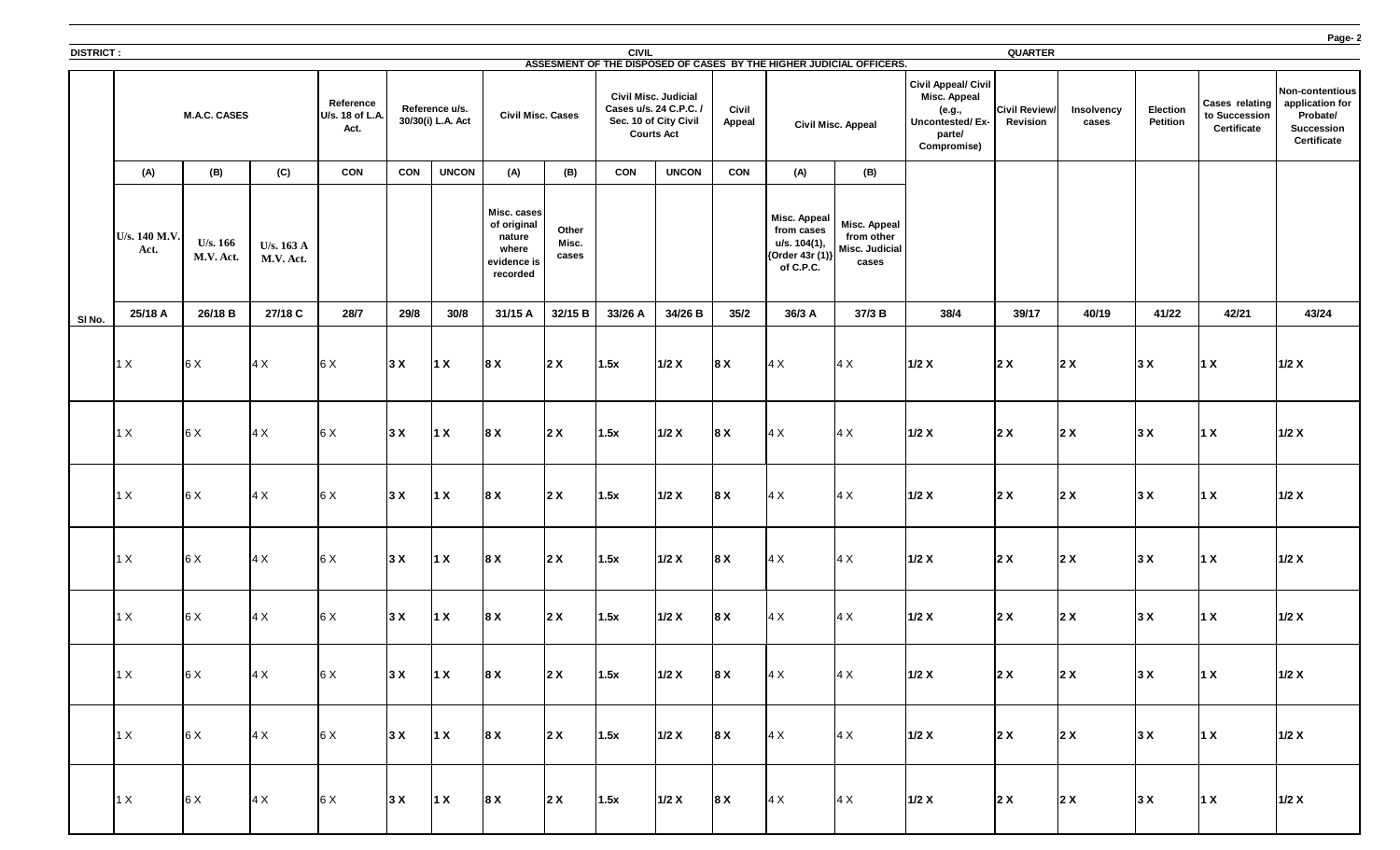|                  |                          |              |            |                                                                                                           |                                                                                                                           |                                                                                    |                                                                                                                       |                                                                                           |                                                                                         |              |                                                                 |                                      |                                                                             |            |                                                           |                                                | Page-3       |
|------------------|--------------------------|--------------|------------|-----------------------------------------------------------------------------------------------------------|---------------------------------------------------------------------------------------------------------------------------|------------------------------------------------------------------------------------|-----------------------------------------------------------------------------------------------------------------------|-------------------------------------------------------------------------------------------|-----------------------------------------------------------------------------------------|--------------|-----------------------------------------------------------------|--------------------------------------|-----------------------------------------------------------------------------|------------|-----------------------------------------------------------|------------------------------------------------|--------------|
| <b>DISTRICT:</b> |                          |              |            |                                                                                                           |                                                                                                                           |                                                                                    |                                                                                                                       |                                                                                           | <b>CIVIL</b>                                                                            |              |                                                                 |                                      |                                                                             |            |                                                           | <b>QUARTER</b>                                 |              |
|                  | <b>Arbitration Cases</b> |              |            | Cases U/or. 21 rule, 30,97,98 to 101 C.P.C. and Sec. 47 C.P.C.                                            |                                                                                                                           |                                                                                    | ASSESMENT OF THE DISPOSED OF CASES BY THE HIGHER JUDICIAL OFFICERS.                                                   |                                                                                           |                                                                                         |              |                                                                 |                                      | <b>Interlocutary Application</b>                                            |            | <b>Cases under</b><br><b>Guardian &amp; Wards</b><br>Act. | <b>Application in</b><br><b>Forma Pauparis</b> |              |
|                  | <b>CON</b>               | <b>UNCON</b> | <b>CON</b> |                                                                                                           |                                                                                                                           |                                                                                    |                                                                                                                       |                                                                                           |                                                                                         | <b>UNCON</b> | (A)                                                             | (B)                                  | (C)                                                                         | <b>CON</b> | <b>UNCON</b>                                              | <b>CON</b>                                     | <b>UNCON</b> |
| SI No.           |                          |              |            | $\overline{\mathbf{C}}$<br>examined<br>than<br>more<br>Cross<br>89<br>examined/<br>witness<br>đ<br>∩<br>ž | examined/<br>examined<br>$\overline{\phantom{0}}$<br>89<br><sub>(</sub><br><b>Cross</b><br>witnes:<br>ঁত<br>$\frac{1}{2}$ | examined/<br>examined<br>$\infty$<br>ses<br>witnes:<br>Cross<br>đ<br>$\frac{1}{2}$ | $\overrightarrow{c}$<br>examin<br>examined<br>$\boldsymbol{\omega}$<br>ses<br>witness<br>Cross<br>'ত<br>$\frac{1}{2}$ | examined/<br>examined<br>$\blacktriangleleft$<br>witnesses<br>Cross<br>đ<br>$\frac{1}{2}$ | examined/<br>examined<br>$\mathbf N$<br>witnesses<br><b>Cross</b><br>ট<br>$\frac{1}{2}$ |              | <u>ပ</u><br>م<br>ن<br>$\overline{\mathbf{q}}$<br>Order<br>Under | ِب<br>ے<br>ن<br>39<br>Order<br>Under | application except<br>ment application<br>Any other applic<br>Adjournment a |            |                                                           |                                                |              |
|                  | 44/14 A                  | 45/14 B      | 46/27 A    | 47/27 (i)                                                                                                 |                                                                                                                           |                                                                                    | 48/27 (ii)   49/27 (iii)   50/27 (iv)                                                                                 | 51/27 (v)                                                                                 | 52/27 (vi)                                                                              | 53/27 B      | 54/11A                                                          | 55/11 B                              | 56/11 C                                                                     | 57/20 A    | 58/20 B                                                   | 59/28 A                                        | 60/28 B      |
|                  | 6X                       | 2X           | 10X        | 6 X                                                                                                       | 5X                                                                                                                        | $\vert 4 \times$                                                                   | 3X                                                                                                                    | 2X                                                                                        | $1 \times$                                                                              | 1/2 X        | 1 X                                                             | $1 \times$                           | 1/2 X                                                                       | $2 \times$ | 1/2 X                                                     | 1 X                                            | 1/4 X        |
|                  | 6X                       | 2X           | 10X        | 6 X                                                                                                       | 5X                                                                                                                        | $\vert 4 \times$                                                                   | 3X                                                                                                                    | 2X                                                                                        | $1 \times$                                                                              | $1/2$ X      | 1 X                                                             | 1 X                                  | 1/2 X                                                                       | $2 \times$ | 1/2 X                                                     | 1 X                                            | 1/4 X        |
|                  | 6X                       | 2X           | 10X        | 6X                                                                                                        | 5X                                                                                                                        | $\vert 4 \times$                                                                   | 3X                                                                                                                    | 2X                                                                                        | $1 \times$                                                                              | 1/2 X        | 1 X                                                             | 1X                                   | $1/2$ X                                                                     | $2 \times$ | 1/2 X                                                     | 1 X                                            | 1/4 X        |
|                  | 6X                       | 2X           | 10X        | 6X                                                                                                        | 5X                                                                                                                        | $\vert 4 \times$                                                                   | 3X                                                                                                                    | $2 \times$                                                                                | $1 \times$                                                                              | 1/2 X        | $1 \times$                                                      | 1 X                                  | $1/2$ X                                                                     | $2 \times$ | $1/2$ X                                                   | 1 X                                            | 1/4 X        |
|                  | 6 X                      | $2 \times$   | 10 X       | 6X                                                                                                        | 5X                                                                                                                        | $\vert 4 \times$                                                                   | 3X                                                                                                                    | 2X                                                                                        | $1 \times$                                                                              | $1/2$ X      | 1 X                                                             | 1 X                                  | $1/2$ X                                                                     | $2 \times$ | $1/2$ X                                                   | 1 X                                            | 1/4 X        |
|                  | 6X                       | 2X           | 10 X       | 6X                                                                                                        | 5X                                                                                                                        | $\vert 4 \times$                                                                   | 3X                                                                                                                    | $2 \times$                                                                                | 1 X                                                                                     | $1/2$ X      | 1x                                                              | $1 \times$                           | 1/2 X                                                                       | 2X         | 1/2 X                                                     | $1 \times$                                     | 1/4 X        |
|                  | 6 X                      | 2X           | 10X        | 6x                                                                                                        | 5X                                                                                                                        | 4X                                                                                 | 3X                                                                                                                    | 2X                                                                                        | 1X                                                                                      | $1/2$ X      | 1x                                                              | 1 X                                  | 1/2 X                                                                       | 2X         | 1/2 X                                                     | $1 \times$                                     | 1/4 X        |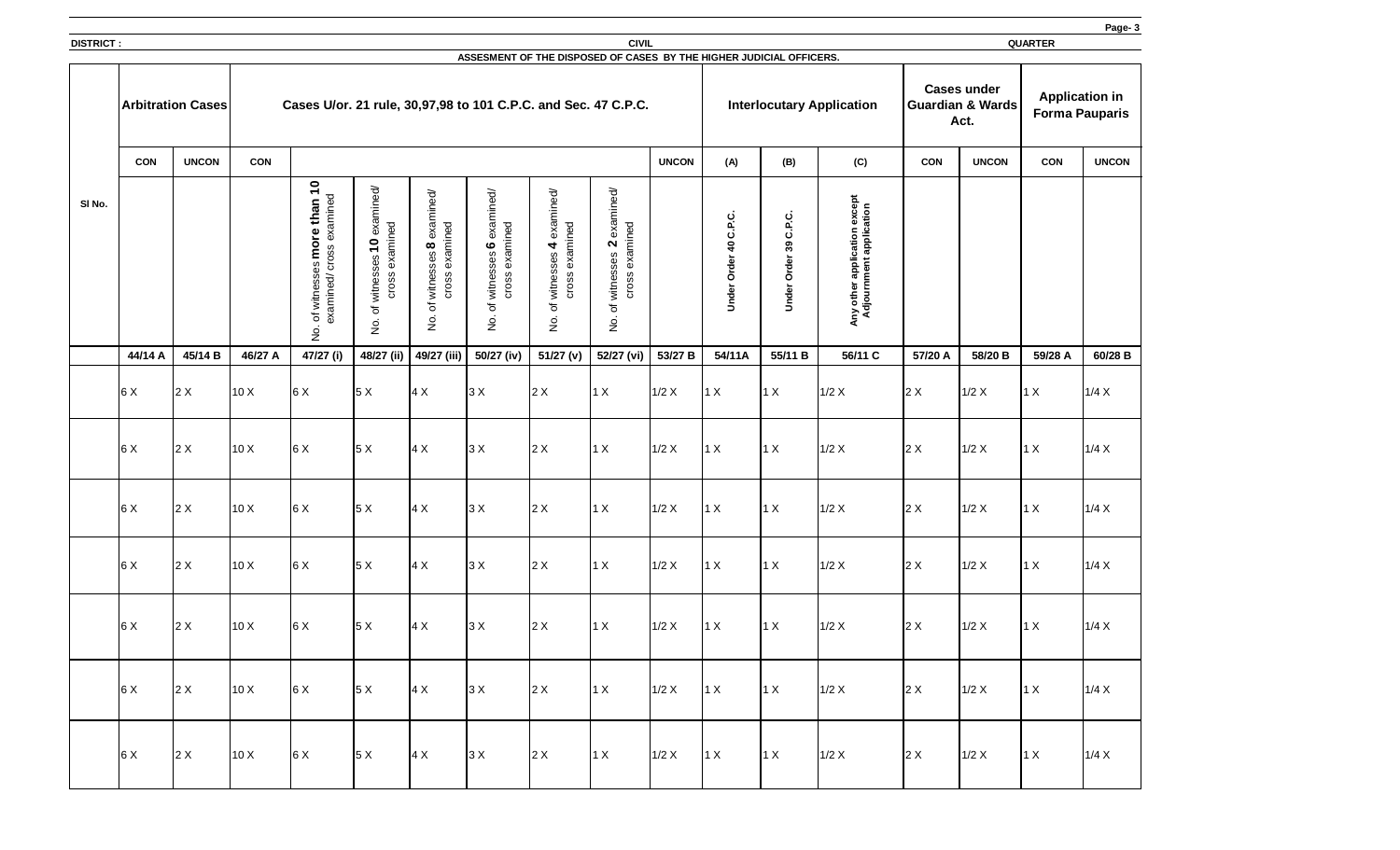| 6X | 2 X | 10 X | 6 X | 5 X | $4 \times$ | 3X | 2 X | 1X | $1/2$ X | $1 \times$ | $\vert$ 1 X | 1/2 X | $2 \times$ | $1/2$ X | $\vert$ 1 X | 1/4 X |
|----|-----|------|-----|-----|------------|----|-----|----|---------|------------|-------------|-------|------------|---------|-------------|-------|
|    |     |      |     |     |            |    |     |    |         |            |             |       |            |         |             |       |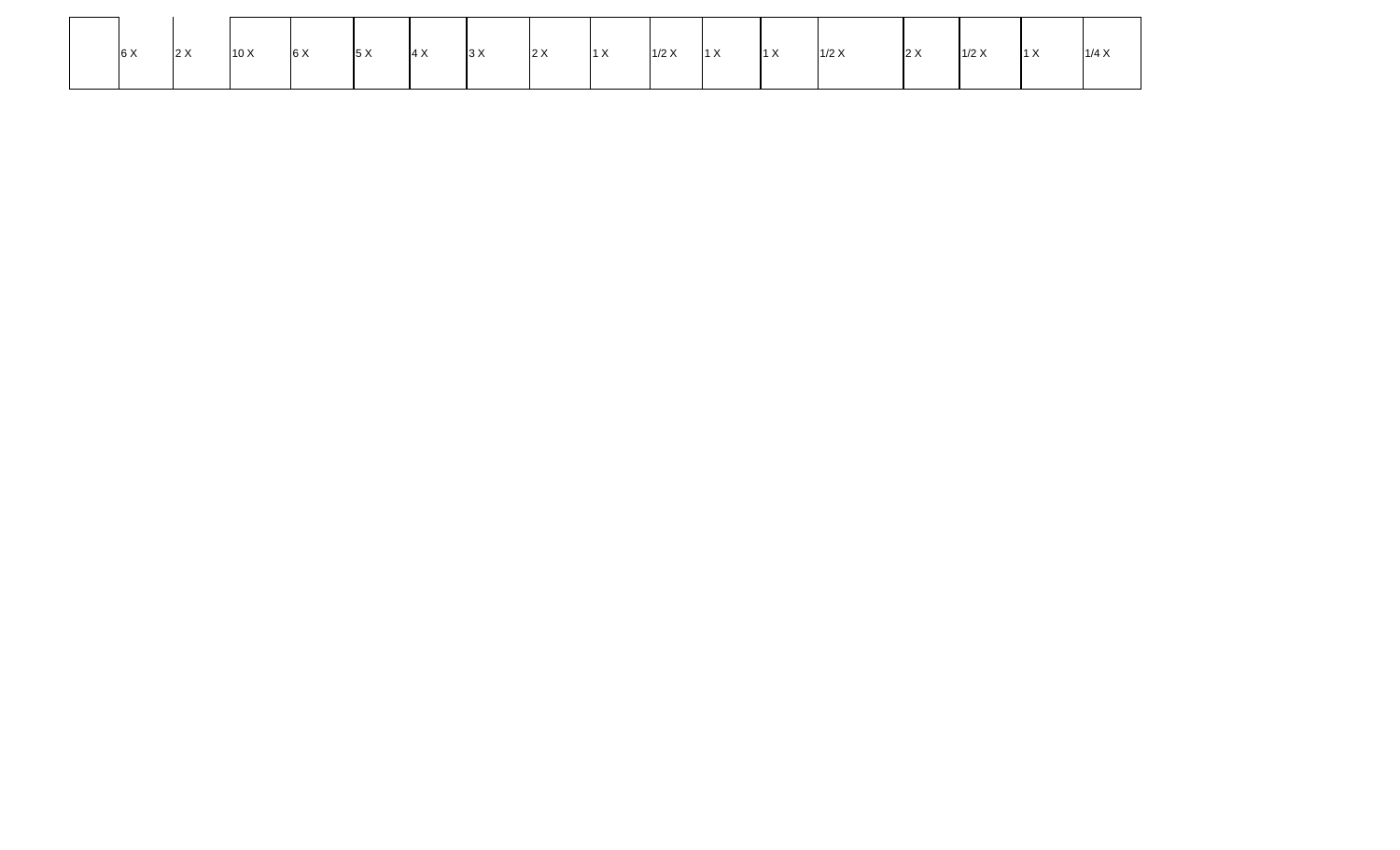**DISTRICT : CRIMINAL** 

| ASSESMENT OF THE DISPOSED OF CASES BY THE HIGHER JUDICIAL OFFICERS.<br><b>Sessions Trial/</b> |                                                                                                                                              |                                                                                                                                                                                                                                                      |                                                                                 |                                                                |                                                     |                                                    |                                             |                                                            |                                                    |                                                                                  |                                                  |                                        |                                                                             |                                                         |                      |                               |                                            |                                                     |                                                    |                                                                                       |
|-----------------------------------------------------------------------------------------------|----------------------------------------------------------------------------------------------------------------------------------------------|------------------------------------------------------------------------------------------------------------------------------------------------------------------------------------------------------------------------------------------------------|---------------------------------------------------------------------------------|----------------------------------------------------------------|-----------------------------------------------------|----------------------------------------------------|---------------------------------------------|------------------------------------------------------------|----------------------------------------------------|----------------------------------------------------------------------------------|--------------------------------------------------|----------------------------------------|-----------------------------------------------------------------------------|---------------------------------------------------------|----------------------|-------------------------------|--------------------------------------------|-----------------------------------------------------|----------------------------------------------------|---------------------------------------------------------------------------------------|
|                                                                                               |                                                                                                                                              | Trial of offences under the Prevention of Corruption Act /<br>Trial of offences under the Prevention of Atrocities on (SC/ST) Act /<br>Trial of offences under N.D.P.S. Act/ Cases under the Protection of Children from Sexual Offenceds Act, 2012. |                                                                                 |                                                                |                                                     |                                                    |                                             |                                                            |                                                    |                                                                                  |                                                  | Revisions                              |                                                                             | during<br><u>ن</u><br>ء                                 |                      | <b>Cases under I.P.C. and</b> | <b>Other Major Acts</b><br>except I.E. Act | jail.<br>$\bar{\mathbf{a}}$                         | (casual                                            | ≘.<br>urts<br>$\overline{8}$                                                          |
| $\mathcal{L}$<br>IO.<br>C)<br>$\sim$<br>M<br>Case<br>P.C.                                     | $\bullet$<br>$\overline{\phantom{0}}$<br>hed<br>$\sigma$<br>(I)<br>ທ<br>U.<br>$\circ$<br>ಾ<br>$\overrightarrow{e}$<br>$\Omega$<br>No.<br>exa | xamined/<br>ብን<br>$\bullet$<br>examined<br>SSex<br>witne<br>$5\frac{6}{9}$<br>S e                                                                                                                                                                    | ਠੋ<br>$\infty$<br>$\overline{e}$<br>witness<br>examin<br>$\sigma$<br>ທ<br>po co | ਠੋ<br>$\mathbf{o}$<br>f witnesses<br>examined<br>ី »្ល័<br>No. | ਠੋ<br>f witnesses.<br>examined<br>No. of<br>cross e | ਠੋ<br>Φ<br>N<br>No. of witnesses<br>cross examined | Φ<br>$\frac{6}{9}$ C.<br>Examine<br>313 Cr. | $\ddot{\circ}$<br>232<br>U/S<br>'ত<br>disp<br>Case<br>P.C. | Ğ.<br>of U/s227<br>Cases discharged<br>P.C.accused | ৳<br><b>D</b><br><b>uger</b><br>১<br>sed<br>P.C.<br>Cases accus<br>U/s.228 Cr. I | ಸ<br>$\overline{\mathbf{o}}$<br>ninal<br>in<br>Ö | $\mathbf{r}$<br>Ō<br>Refer<br>Criminal | Criminal applications including bail<br>applications U/S. 438, 439 Cr. P.C. | ions U/s. 437 Cr. I<br>investigation<br>applica<br>Bail | Cases<br>Act<br>E.C. | CON                           | <b>UNCON</b>                               | Visit<br>per<br>Jail,<br>Ⴆ<br>ection<br><b>Insp</b> | n of own court (<br>inspection)<br>ction<br>Insper | subordinate d<br>1 M(7)& M(31)<br>$\tilde{\epsilon}$<br>$\sigma$<br>Inspection<br>For |
| 61/1 A                                                                                        | 62/1 (i)                                                                                                                                     | 63/1 (ii)                                                                                                                                                                                                                                            | 64/1 (iii)                                                                      | 65/1 (ivi)                                                     | 66/1 (v)                                            | 67/1 (vi)                                          | 68/1 (vii)                                  | 69/1 B                                                     | 70/1C                                              | 71/1 D                                                                           | 72/5                                             | 73/6                                   | 74/16                                                                       | 75/34                                                   | 76/10                | 77/29 A                       | 78/29 B                                    | 79/30                                               | 80/31                                              | 81/32                                                                                 |
| 10x                                                                                           | 6x                                                                                                                                           | 5x                                                                                                                                                                                                                                                   | 4x                                                                              | l3x                                                            | 2x                                                  | 1x                                                 | 1x                                          | 3x                                                         | $\mathbf{11} \times$                               | 1x                                                                               | 8x                                               | $\vert 4x \vert$                       | $1/2$ x                                                                     | 1/10x                                                   | 2x                   | 3x                            | $\mathsf{1x}$                              | $\vert 1x \vert$                                    | $\overline{11}$                                    | 14x                                                                                   |
| 10x                                                                                           | 6x                                                                                                                                           | $\mathbf{5x}$                                                                                                                                                                                                                                        | 4x                                                                              | 3x                                                             | $\mathsf{I}2\mathsf{x}$                             | 1x                                                 | 1x                                          | 3x                                                         | $\mathbf{11} \times$                               | 1x                                                                               | 8x                                               | 4x                                     | $1/2$ x                                                                     | 1/10x                                                   | 2x                   | 3x                            | $\mathsf{I}$ 1x                            | $\vert 1x \vert$                                    | 1x                                                 |                                                                                       |
| 10x                                                                                           | $\mathsf{6x}$                                                                                                                                | 5x                                                                                                                                                                                                                                                   | $\vert 4x \vert$                                                                | 3x                                                             | 2x                                                  | $\mathbf{1} \mathbf{x}$                            | $\mathbf{1} \mathbf{x}$                     | 3x                                                         | $\vert 1x \vert$                                   | $\vert$ 1x                                                                       | 8x                                               | $\mathbf{A}$                           | $1/2$ x                                                                     | 1/10x                                                   | 2x                   | 3x                            | $\vert$ 1x                                 | $\vert 1x \vert$                                    | $\mathsf{1x}$                                      | 4x                                                                                    |
| 10x                                                                                           | 6x                                                                                                                                           | 5x                                                                                                                                                                                                                                                   | 4x                                                                              | 3x                                                             | 2x                                                  | $\mathbf{1} \mathbf{x}$                            | $\vert$ 1x                                  | 3x                                                         | $\vert 1x \vert$                                   | $\mathbf{1} \mathbf{x}$                                                          | 8x                                               | 4x                                     | $1/2$ x                                                                     | 1/10x                                                   | 2x                   | 3x                            | $\mathbf{1} \mathbf{x}$                    | $\vert 1x \vert$                                    | $\vert 1x \vert$                                   | $\mathsf{I}4\mathsf{x}$                                                               |
| 10x                                                                                           | 6x                                                                                                                                           | 5x                                                                                                                                                                                                                                                   | 4x                                                                              | 3x                                                             | 2x                                                  | $\mathbf{1} \mathbf{x}$                            | 1x                                          | 3x                                                         | $\vert 1x \vert$                                   | $\vert$ 1x                                                                       | 8x                                               | <b>4x</b>                              | $1/2$ x                                                                     | 1/10x                                                   | 2x                   | 3x                            | $\mathbf{1} \mathbf{x}$                    | $\vert 1x \vert$                                    | $\vert 1x \vert$                                   | $\mathsf{I}4\mathsf{x}$                                                               |
| 10x                                                                                           | 6x                                                                                                                                           | 5x                                                                                                                                                                                                                                                   | 4x                                                                              | 3x                                                             | 2x                                                  | $\mathsf{1x}$                                      | $\vert$ 1x                                  | 3x                                                         | $\vert 1x \vert$                                   | $\mathbf{1}$                                                                     | 8x                                               | 14x                                    | $1/2$ x                                                                     | 1/10x                                                   | 2x                   | 3x                            | $\vert$ 1x                                 | $\vert 1x \vert$                                    | $\vert 1x \vert$                                   | $\mathsf{A} \mathsf{x}$                                                               |
| 10x                                                                                           | 6x                                                                                                                                           | 5x                                                                                                                                                                                                                                                   | $\mathbf{A}$                                                                    | 3x                                                             | 2x                                                  | $\mathsf{1x}$                                      | $\vert$ 1x                                  | 3x                                                         | $\vert 1x \vert$                                   | $\mathbf{1}$                                                                     | 8x                                               | 14x                                    | $1/2$ x                                                                     | 1/10x                                                   | 2x                   | 3x                            | $\mathsf{1x}$                              | $\vert 1x \vert$                                    | $\vert 1x \vert$                                   | $\mathsf{I}4\mathsf{x}$                                                               |
| 10x                                                                                           | 6x                                                                                                                                           | 5x                                                                                                                                                                                                                                                   | $\mathbf{A}$                                                                    | 3x                                                             | 2x                                                  | $\vert 1x \vert$                                   | $\vert$ 1x                                  | 3x                                                         | $\vert 1x \vert$                                   | $\vert 1x \vert$                                                                 | 8x                                               | 14x                                    | $1/2$ x                                                                     | 1/10x                                                   | 2x                   | 3x                            | $\vert$ 1x                                 | $\vert 1x \vert$                                    | $\vert 1x \vert$                                   | 14x                                                                                   |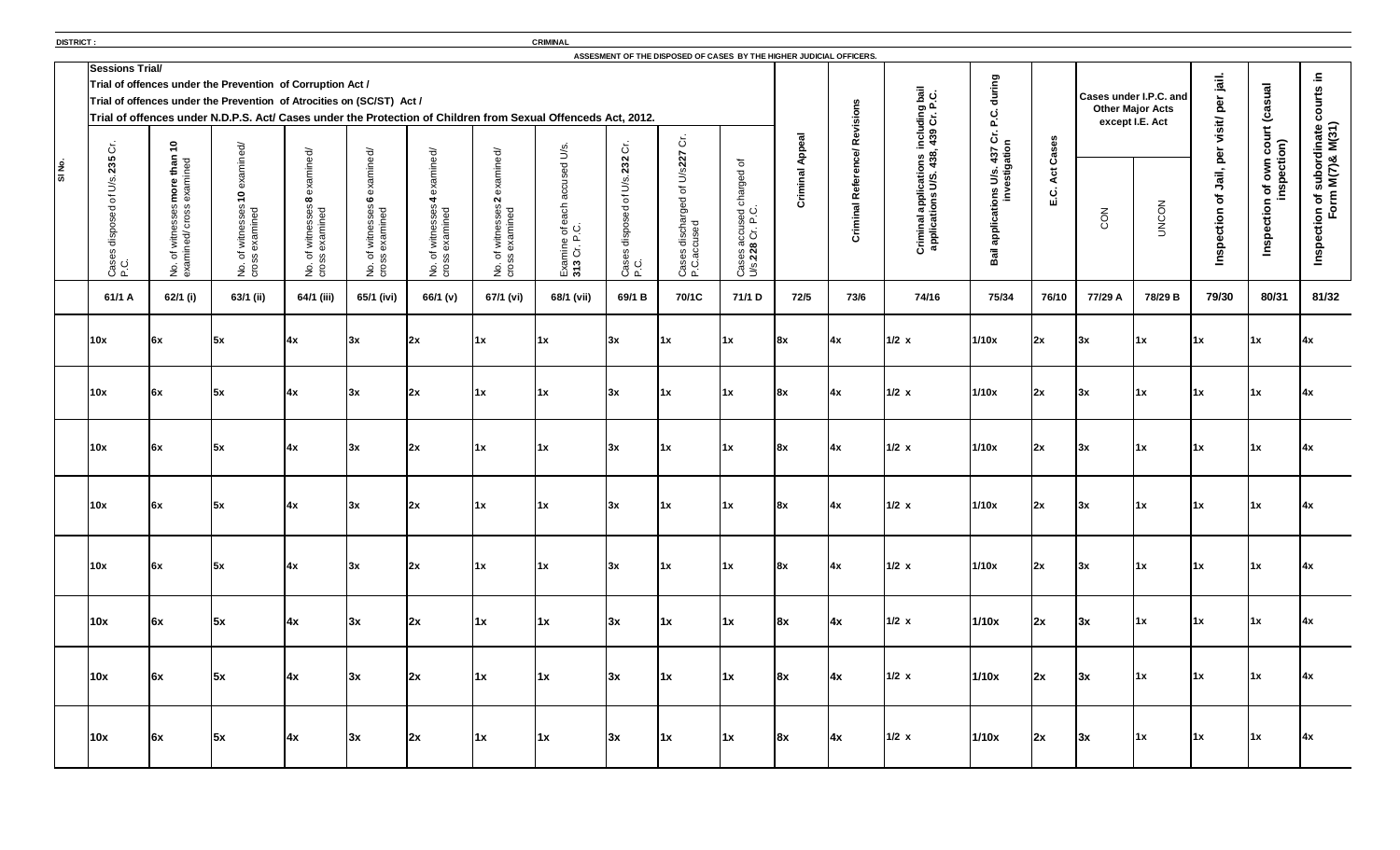| <b>SALES</b><br>5<br><b>Departmental End</b><br>١<br>I |
|--------------------------------------------------------|
| 82/:<br>Ι3                                             |
| 4х                                                     |
| 4х                                                     |
| 4x                                                     |
| 4х                                                     |
| 4х                                                     |
| 4х                                                     |
| 4x                                                     |
| ŀχ                                                     |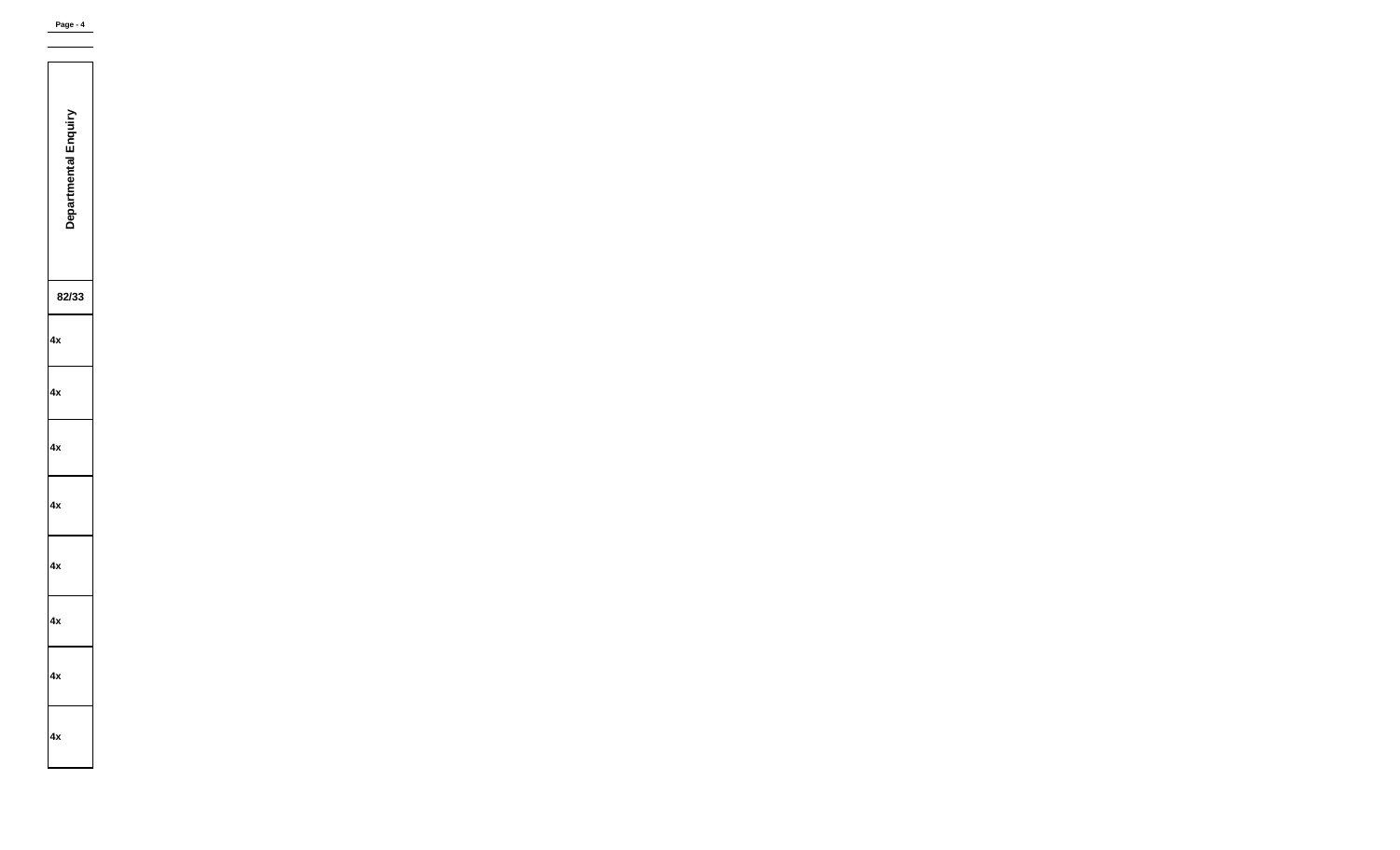|       | <b>DISTRICT:</b>                                          |                                                                                                                                |                                                                                                 |                  |                                     |                                                                         |                                                                       |                                    | <b>CRIMINAL</b>                                                                                |                        |               | ASSESMENT OF THE DISPOSED OF CASES BY THE HIGHER JUDICIAL OFFICERS. |                                                                                  |                                                                                                                                                                                    |                                                                                     |                                                                                  |                                                                                                              |                                                                 |       |                                |                                       |       |                                       |                                                                |
|-------|-----------------------------------------------------------|--------------------------------------------------------------------------------------------------------------------------------|-------------------------------------------------------------------------------------------------|------------------|-------------------------------------|-------------------------------------------------------------------------|-----------------------------------------------------------------------|------------------------------------|------------------------------------------------------------------------------------------------|------------------------|---------------|---------------------------------------------------------------------|----------------------------------------------------------------------------------|------------------------------------------------------------------------------------------------------------------------------------------------------------------------------------|-------------------------------------------------------------------------------------|----------------------------------------------------------------------------------|--------------------------------------------------------------------------------------------------------------|-----------------------------------------------------------------|-------|--------------------------------|---------------------------------------|-------|---------------------------------------|----------------------------------------------------------------|
|       |                                                           | <b>Electricity Act</b>                                                                                                         |                                                                                                 |                  | Any other cases<br>not provided for | other<br>ork<br>Ses<br>$\mathbf{a}$                                     | sions<br>0 p.a<br>20<br>$\bullet$<br>ರಾ<br>bng<br>Jud                 | <b>Adalat</b><br>ðΚ                | camps/<br>pating in<br>aid<br>$t$ ici<br>legal<br><b>Pel</b>                                   | <u>ပု</u><br>င္        |               | S,<br>ase<br>ပ                                                      | but<br>စု<br>ð<br>$\boldsymbol{\varpi}$<br>ਠ<br>Ë<br>$\bar{\bullet}$<br><b>D</b> | n,<br>year<br>$\overline{\phantom{0}}$<br>2(a)<br>than<br>₹                                                                                                                        | $\bullet$<br>$\blacktriangledown$<br>for<br>units<br>$\overline{\overline{\sigma}}$ | ഗ<br>ပ္တ<br>$\mathbf \sigma$<br>Ω<br>$\overline{\mathsf{a}}$<br>ore<br>2(b)<br>ε | through                                                                                                      | through Mediation                                               |       | No. of<br>days<br>employe<br>d |                                       |       | <b>Contested</b><br>disposal<br>cases | remarks                                                        |
| SINO. | 2003<br>Act,                                              | $\sigma$<br>such<br>136<br>ding of<br>n 135 &<br>က<br>135<br>2003                                                              | 2003<br>đ,<br>$\prec$                                                                           |                  |                                     | str<br>dminis<br>an<br>$\leq$ $\leq$                                    | <b>District</b><br>e/ Chief<br>$\bullet$<br>Judg                      | ┙<br>through<br>ð                  | programmes<br>$\overline{\sigma}$<br>organising<br>ess camp fo                                 | <b>229C</b><br>section |               | Execution                                                           | $\overline{\mathbf{e}}$<br>ddition<br>><br>an<br>£                               | SS<br>$\overline{\bullet}$                                                                                                                                                         | Addition                                                                            | and<br>ears<br>➤                                                                 | ettled<br>43<br><b>UT</b><br>and<br>$\mathbf{c}$                                                             | settled<br>44                                                   |       |                                | $\overline{\mathbf{c}}$<br>Φ<br>units |       |                                       | with<br>day<br>$\mathbf{a}$<br>$\bar{\mathbf{Q}}$<br><b>DO</b> |
|       | Electricity<br>35<br>$\blacktriangledown$<br>U/S<br>Cases | pound<br>ection<br>Act,<br>ģη<br>Electricity<br><b>S</b><br><b>GOT</b><br>under<br>đ<br>9S<br>മ<br>Ō<br>ပ<br>offen<br>$\equiv$ | Electricity<br>36<br>$\overline{\phantom{0}}$<br>U/S<br>$\boldsymbol{\omega}$<br>ase<br>$\circ$ | CON              | <b>UNCON</b>                        | (a)<br>District<br>Judges<br>having 40<br>courts an<br>above 80<br>p.a. | (b)<br><b>District</b><br>Judges less<br>than 40<br>courts 40<br>p.a. | $\overline{6}$<br>dispose<br>Cases | such<br>ρ<br>Jor<br>$\vec{a}$<br>and<br>.<br>МБ<br>any<br>For attending a<br>mediation/legal a | under<br>sal<br>Dispo: | ontested<br>ပ | Uncontested                                                         | ontested<br>$\overline{O}$                                                       | exparte<br>$\omega$<br>$\circ$<br>$\overline{\mathbf{C}}$<br>ste<br>$\overline{\mathbf{e}}$<br>$\mathbf{C}$<br>$\circ$<br>$\ddot{\mathbf{O}}$<br>$\mathsf{S}% _{\mathsf{M}}^{(1)}$ | sted<br>nte<br>$\bullet$<br>ပ                                                       | exparte<br>$\overleftarrow{\mathbf{o}}$<br>Uncontested                           | referred<br>Niation"<br>diatio<br><u>бе</u><br>n<br>Φ<br><b>S</b><br>Ø<br>Ő<br>$\overline{\mathsf{o}}$<br>LĹ | Cases<br>$\overline{\sigma}$<br>щ<br>$\blacksquare$<br>Mediator | CIVIL | CRIMINAL                       | Total                                 | CIVIL | CRIMINA                               | earn<br>unit<br>age<br>⋖                                       |
|       | 83/35 A                                                   | 84/35 B                                                                                                                        | 85/35 C                                                                                         | 86/36A           | 87/36 B                             | 88/37                                                                   |                                                                       | 89/38                              | 90/39                                                                                          | 91/40                  | 92/41(a)      | 93/41(b)                                                            | 94/(l)                                                                           | 95/(II)                                                                                                                                                                            | 96/(l)                                                                              | 97/(II)                                                                          | 98                                                                                                           | 99                                                              |       |                                |                                       |       |                                       |                                                                |
|       |                                                           |                                                                                                                                |                                                                                                 |                  |                                     | (a)                                                                     | (b)                                                                   |                                    |                                                                                                |                        |               |                                                                     |                                                                                  |                                                                                                                                                                                    |                                                                                     |                                                                                  |                                                                                                              |                                                                 |       |                                |                                       |       |                                       |                                                                |
|       | 10X                                                       | 1x                                                                                                                             | 10X                                                                                             | $\vert 1x \vert$ | 1/2x                                |                                                                         |                                                                       | 1/4x                               | $\vert$ 1x                                                                                     | 1x                     | 8x            | 4x                                                                  | 5x                                                                               | 2x                                                                                                                                                                                 | 10x                                                                                 | $\vert 4x \vert$                                                                 | 2x                                                                                                           | 5x                                                              |       |                                |                                       |       |                                       |                                                                |
|       | 10X                                                       | 1x                                                                                                                             | 10X                                                                                             | $\vert 1x \vert$ | 1/2x                                |                                                                         |                                                                       | 1/4x                               | $\vert 1x \vert$                                                                               | $\vert 1x \vert$       | 8x            | 4x                                                                  | 5x                                                                               | 2x                                                                                                                                                                                 | 10x                                                                                 | $\vert 4x \vert$                                                                 | 2x                                                                                                           | 5x                                                              |       |                                |                                       |       |                                       |                                                                |
|       | 10X                                                       | 1x                                                                                                                             | $\vert$ 10X                                                                                     | $\vert 1x \vert$ | 1/2x                                |                                                                         |                                                                       | 1/4x                               | $\vert$ 1x                                                                                     | $\vert 1x \vert$       | 8x            | 4x                                                                  | 5x                                                                               | 2x                                                                                                                                                                                 | 10x                                                                                 | 4x                                                                               | 2x                                                                                                           | $\sqrt{5x}$                                                     |       |                                |                                       |       |                                       |                                                                |
|       | 10X                                                       | 1x                                                                                                                             | 10X                                                                                             | $\vert 1x \vert$ | 1/2x                                |                                                                         |                                                                       | 1/4x                               | $\vert$ 1x                                                                                     | $\vert 1x \vert$       | 8x            | 4x                                                                  | 5x                                                                               | 2x                                                                                                                                                                                 | 10x                                                                                 | 4x                                                                               | 2x                                                                                                           | 5x                                                              |       |                                |                                       |       |                                       |                                                                |
|       | $\vert$ 10X                                               | $\vert 1x \vert$                                                                                                               | 10X                                                                                             | $\vert 1x \vert$ | 1/2x                                |                                                                         |                                                                       | 1/4x                               | $\vert$ 1x                                                                                     | $\vert 1x \vert$       | 8x            | 4x                                                                  | 5x                                                                               | 2x                                                                                                                                                                                 | 10x                                                                                 | 4x                                                                               | 2x                                                                                                           | 5x                                                              |       |                                |                                       |       |                                       |                                                                |
|       | 10X                                                       | $\vert 1x \vert$                                                                                                               | 10X                                                                                             | $\vert 1x \vert$ | 1/2x                                |                                                                         |                                                                       | 1/4x                               | $\vert$ 1x                                                                                     | $\vert 1x \vert$       | 8x            | 4x                                                                  | 5x                                                                               | 2x                                                                                                                                                                                 | 10x                                                                                 | $\vert 4x \vert$                                                                 | 2x                                                                                                           | 5x                                                              |       |                                |                                       |       |                                       |                                                                |
|       | 10X                                                       | $\vert 1x \vert$                                                                                                               | 10X                                                                                             | $\vert 1x \vert$ | 1/2x                                |                                                                         |                                                                       | 1/4x                               | $\vert 1x \vert$                                                                               | $\vert 1x \vert$       | 8x            | 4x                                                                  | 5x                                                                               | 2x                                                                                                                                                                                 | 10x                                                                                 | 4x                                                                               | 2x                                                                                                           | 5x                                                              |       |                                |                                       |       |                                       |                                                                |
|       |                                                           |                                                                                                                                |                                                                                                 |                  |                                     |                                                                         |                                                                       |                                    | $1/2x$ $1/4x$ $1x$ $1x$ $8x$ $4x$ $5x$ $2x$ $10x$ $4x$                                         |                        |               |                                                                     |                                                                                  |                                                                                                                                                                                    |                                                                                     |                                                                                  | $\begin{vmatrix} 2x & 5x \end{vmatrix}$                                                                      |                                                                 |       |                                |                                       |       |                                       |                                                                |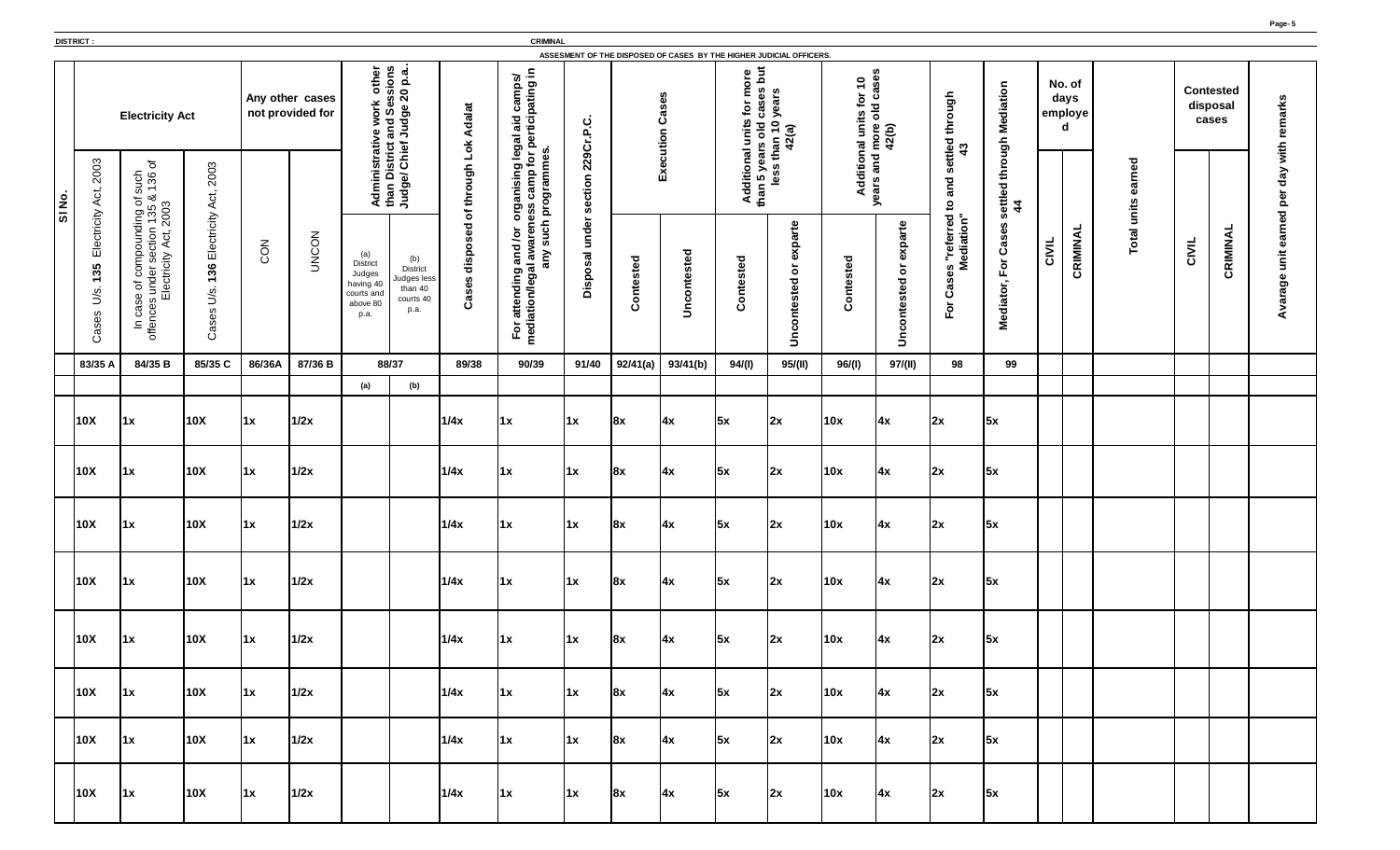# **SEPARATE BROAD SHEET (Higher Judicial Officers)**

## **DISTRICT :** QUARTER **QUARTER**

### **PENDING STATEMENT IN THE BEGINING OF EACH QUARTER IN RESPECT OF TITLI SUITS, G.R. CASES AND SESSIONS CASES WITH PERTICULARS, WHICH ARE FIVE \ OLD.**

| SI No. | <b>TITLE SUITS</b> | <b>OTHER SUITS</b> | G. R. CASES | <b>SESSIONS</b><br><b>CASES</b> |
|--------|--------------------|--------------------|-------------|---------------------------------|
|        |                    |                    |             |                                 |
|        |                    |                    |             |                                 |
|        |                    |                    |             |                                 |
|        |                    |                    |             |                                 |
|        |                    |                    |             |                                 |
|        |                    |                    |             |                                 |
|        |                    |                    |             |                                 |
|        |                    |                    |             |                                 |